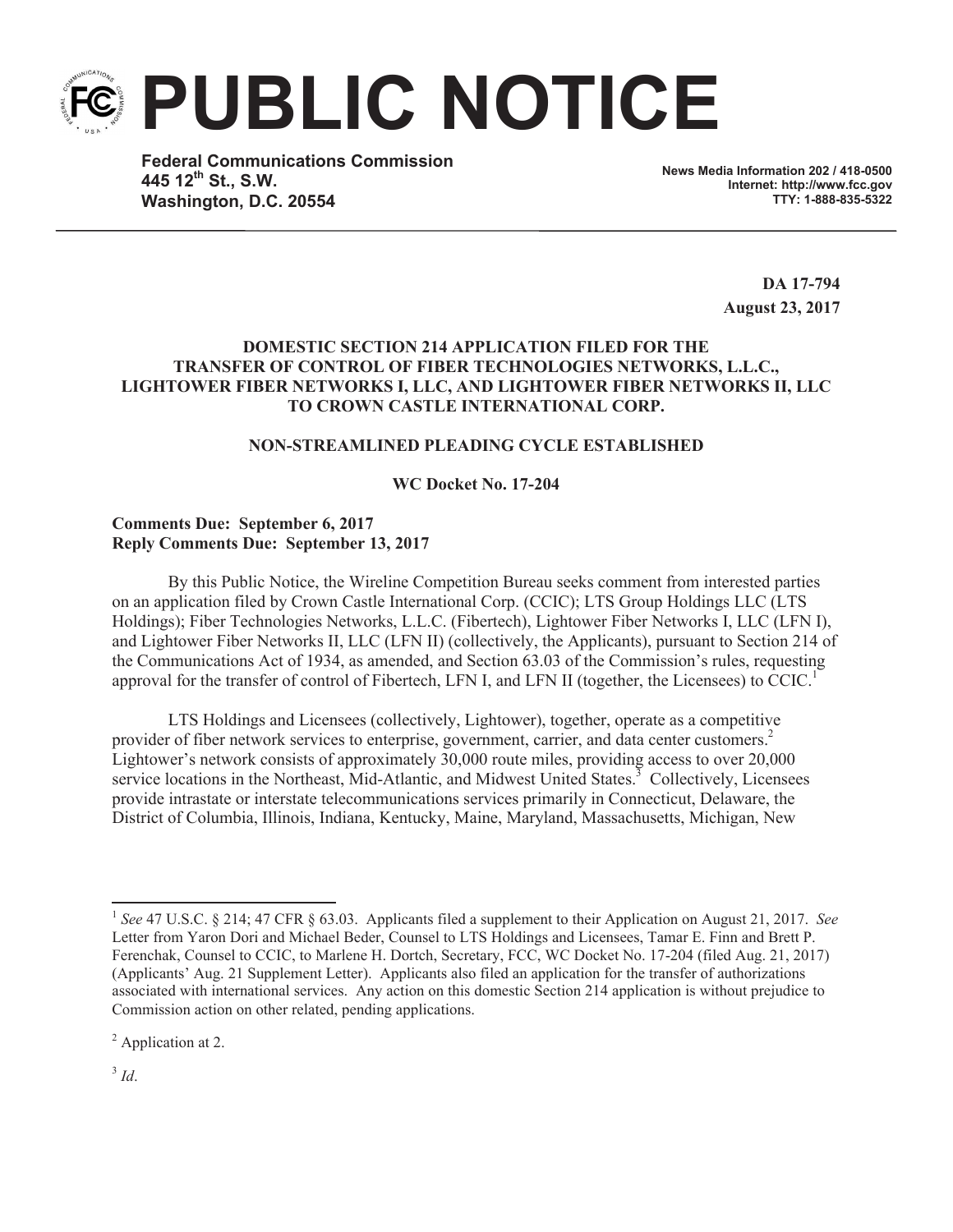Hampshire, New Jersey, New York, North Carolina, Ohio, Pennsylvania, Rhode Island, Vermont, Virginia, West Virginia, and Wisconsin.<sup>4</sup>

CCIC, a publicly traded Delaware corporation, through certain of its indirect subsidiaries, owns, operates, leases, or manages approximately 40,000 towers and rooftop sites for wireless communications equipment. Crown Castle Operating Company (CCOC), a subsidiary of CCIC, is the direct owner of Crown Castle Solutions LLC (Solutions).<sup>5</sup> CCOC's subsidiaries provide transport, back-haul, and distributed antenna system (DAS)/small cell services as well as dedicated point-to-point telecommunications services.<sup>6</sup> Subsidiaries of CCOC deploy small cell nodes supported by approximately 29,000 route miles of fiber in the United States.<sup>7</sup>

Pursuant to the terms of the proposed transaction, the parties will complete a series of steps, including the "merger" of LTS Group Holdings Merger Sub, Inc., a subsidiary of CCOC, with and into LTS Holdings, with LTS Holdings as the surviving entity.<sup>8</sup> As a result of the proposed transaction, LTS Holdings will be a direct, wholly owned subsidiary of CCOC, and the Licensees will be indirect, wholly owned subsidiaries of CCOC, and ultimately subsidiaries of CCIC.<sup>9</sup>

Applicants state that the proposed transaction is in the public interest.<sup>10</sup> Applicants maintain that the proposed transaction is likely to result in the following public interest benefits: 1) expedite the expansion of wireless broadband infrastructure; 2) bring Lightower's experience with high-bandwidth fiber solutions to CCIC's existing fiber subsidiaries; and 3) will allow the combined entity to provide a wider range of services to customers.<sup>11</sup> Applicants state that the transaction will "not reduce competition or harm retail or wholesale customers."<sup>12</sup> Specifically, Applicants contend that, although they have overlapping services in the Baltimore, Boston, Chicago, New York, Philadelphia, Pittsburgh, and Washington, DC metro areas, the two companies primarily provide different services to different customers, and therefore, the transaction will not result in adverse effects on competition.<sup>13</sup> Applicants also state that none of the Applicants or their affiliates provide traditional switched telecommunications

5 *Id*. at 2.

6 *Id.*

<sup>7</sup> *Id*. Wholly owned subsidiaries of CCOC hold authorizations to provide intrastate telecommunications services in the District of Columbia and every state except Alaska, Maine, Montana, Vermont, and Wyoming.

8 *Id.* at 3.

9 *Id.*

<sup>10</sup> *Id*. at 4.

<sup>11</sup> *Id*. at 5-7.

<sup>12</sup> *Id*. at 8.

<sup>13</sup> *Id.* at 3, 9. Applicants note that they have other overlap areas involving a smaller number of customers in other parts of the U.S. Applicants' Aug. 21 Supplement at 2, n.3.

<sup>&</sup>lt;sup>4</sup> *Id*. at 16. A complete description of states where the Licensees are authorized to provide service is listed in the Application. *Id*. at 16-17.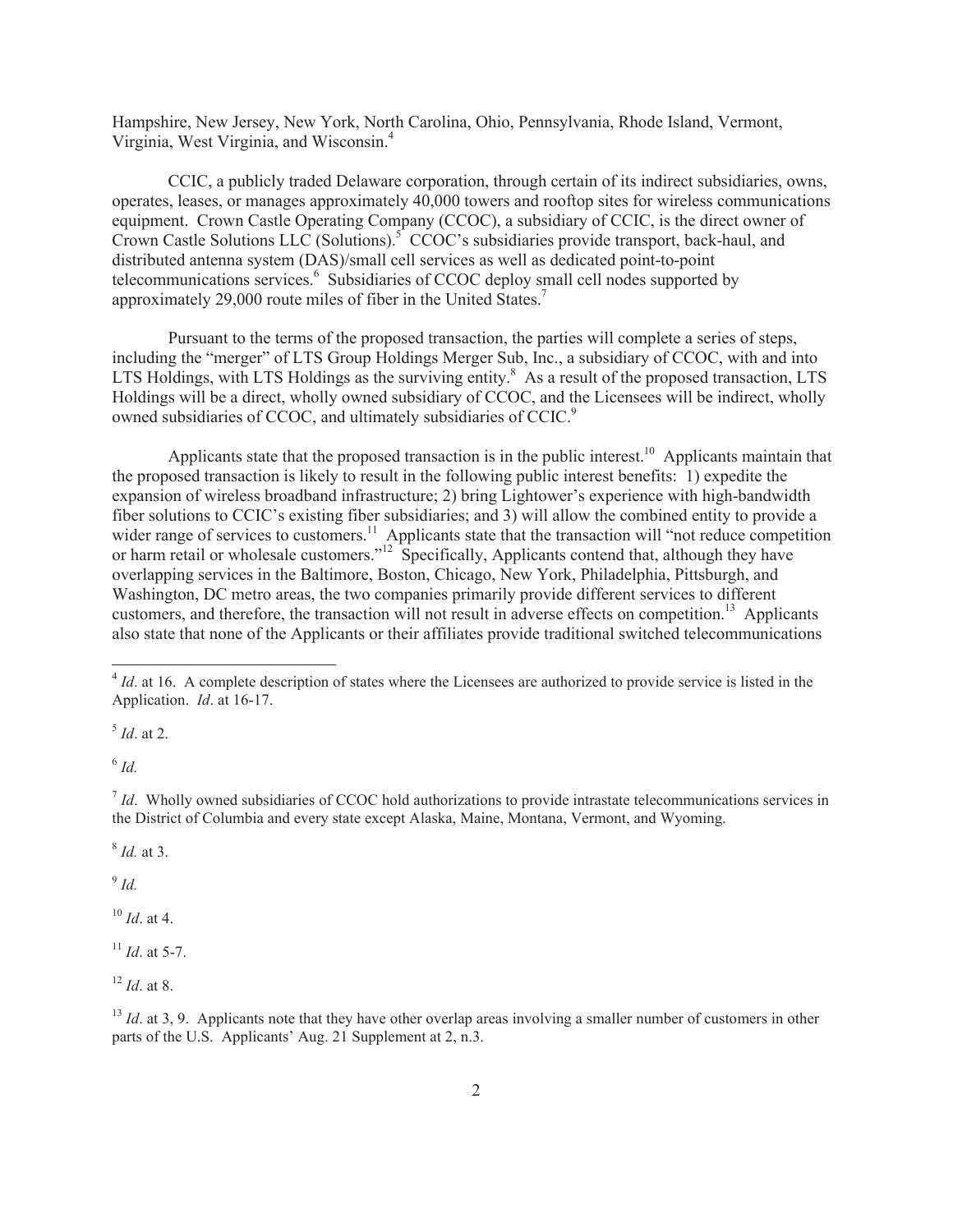services.<sup>14</sup> Because this transaction is more complex than usual, in order to analyze whether the proposed transaction would serve the public interest, this application will not be streamlined.<sup>15</sup>

Domestic Section 214 Application Filed for the Transfer of Control of Fiber Technologies Networks, L.L.C., Lightower Fiber Networks I, LLC and Lightower Fiber Networks, II, LLC to Crown Castle International Corp., WC Docket No. 17-204 (filed Aug. 8, 2017).

### **GENERAL INFORMATION**

The transfer of control identified herein has been found, upon initial review, to be acceptable for filing as a non-streamlined application. The Commission reserves the right to return any transfer application if, upon further examination, it is determined to be defective and not in conformance with the Commission's rules and policies. Pursuant to Section 63.03(a) of the Commission's rules, 47 CFR § 63.03(a), interested parties may file comments **on or before September 6, 2017**, and reply comments **on or before September 13, 2017**. Pursuant to Section 63.52 of the Commission's rules, 47 CFR § 63.52, commenters must serve a copy of comments on the Applicants no later than the above comment filing date.

Pursuant to Section 63.03 of the Commission's rules, 47 CFR § 63.03, parties to this proceeding should file any documents using the Commission's Electronic Comment Filing System (ECFS): http://apps.fcc.gov/ecfs/.

#### **In addition, e-mail one copy of each pleading to each of the following:**

- 1) Myrva Charles, Competition Policy Division, Wireline Competition Bureau, myrva.charles@fcc.gov;
- 2) Dennis Johnson, Competition Policy Division, Wireline Competition Bureau, dennis.johnson@fcc.gov;
- 3) David Krech, International Bureau, david.krech@fcc.gov;
- 4) Sumita Mukhoty, International Bureau, sumita.mukhoty@fcc.gov, and
- 5) Jim Bird, Office of General Counsel,  $\lim_{h \to 0} \frac{\text{bird}(\partial \text{fcc.gov})}{\text{dot}(\partial \text{fcc.gov})}$ .

People with Disabilities: To request materials in accessible formats for people with disabilities (braille, large print, electronic files, audio format), send an e-mail to fcc504@fcc.gov or call the Consumer & Governmental Affairs Bureau at (202) 418-0530 (voice), 1-888-835-5322 (tty).

The proceeding in this Notice shall be treated as a "permit-but-disclose" proceeding in accordance with the Commission's *ex parte* rules. Persons making ex parte presentations must file a copy

<sup>14</sup> *Id*. at 9.

<sup>&</sup>lt;sup>15</sup> 47 CFR § 63.03(b), (c)(1)(v).